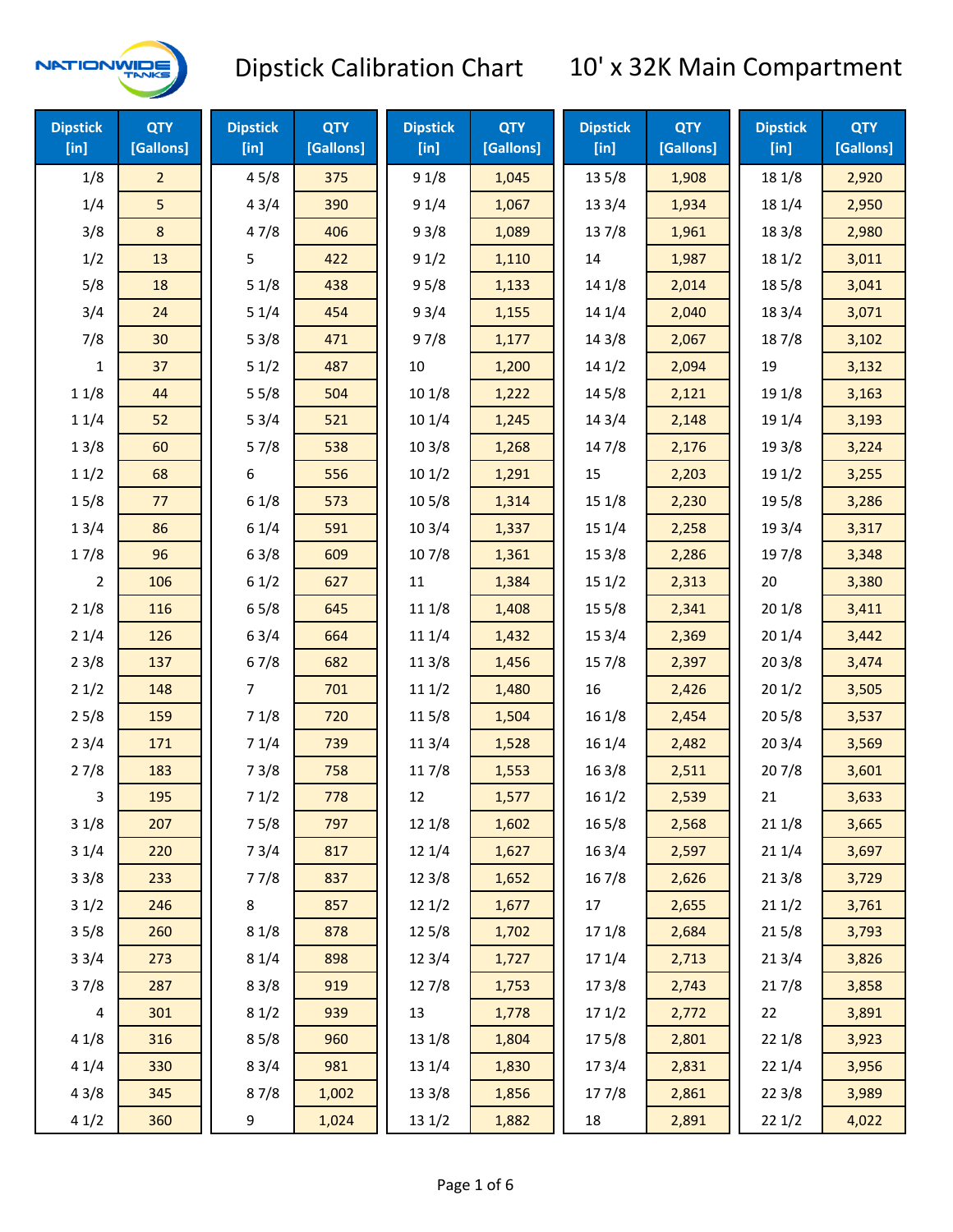

| <b>Dipstick</b><br>$[$ in] | <b>QTY</b><br>[Gallons] | <b>Dipstick</b><br>$[$ in] | <b>QTY</b><br>[Gallons] | <b>Dipstick</b><br>$[$ in] | <b>QTY</b><br>[Gallons] | <b>Dipstick</b><br>$[$ in] | <b>QTY</b><br>[Gallons] | <b>Dipstick</b><br>$[$ in] | <b>QTY</b><br>[Gallons] |
|----------------------------|-------------------------|----------------------------|-------------------------|----------------------------|-------------------------|----------------------------|-------------------------|----------------------------|-------------------------|
| 225/8                      | 4,055                   | 271/8                      | 5,291                   | 315/8                      | 6,611                   | 36 1/8                     | 8,001                   | 40 5/8                     | 9,448                   |
| 223/4                      | 4,088                   | 271/4                      | 5,326                   | 31 3/4                     | 6,649                   | 36 1/4                     | 8,040                   | 403/4                      | 9,489                   |
| 227/8                      | 4,121                   | 273/8                      | 5,362                   | 317/8                      | 6,686                   | 363/8                      | 8,080                   | 407/8                      | 9,530                   |
| 23                         | 4,154                   | 271/2                      | 5,398                   | 32                         | 6,724                   | 361/2                      | 8,120                   | 41                         | 9,571                   |
| 231/8                      | 4,188                   | 275/8                      | 5,433                   | 32 1/8                     | 6,762                   | $36\,5/8$                  | 8,159                   | 41 1/8                     | 9,612                   |
| 231/4                      | 4,221                   | 273/4                      | 5,469                   | 32 1/4                     | 6,800                   | 363/4                      | 8,199                   | 41 1/4                     | 9,653                   |
| 233/8                      | 4,254                   | 277/8                      | 5,505                   | 32 3/8                     | 6,838                   | 36 7/8                     | 8,239                   | 41 3/8                     | 9,694                   |
| 231/2                      | 4,288                   | 28                         | 5,541                   | 321/2                      | 6,876                   | 37                         | 8,278                   | 411/2                      | 9,735                   |
| 235/8                      | 4,321                   | 28 1/8                     | 5,577                   | 325/8                      | 6,914                   | 371/8                      | 8,318                   | 41 5/8                     | 9,776                   |
| 233/4                      | 4,355                   | 28 1/4                     | 5,613                   | 32 3/4                     | 6,952                   | 37 1/4                     | 8,358                   | 41 3/4                     | 9,818                   |
| 237/8                      | 4,389                   | 28 3/8                     | 5,650                   | 327/8                      | 6,991                   | 373/8                      | 8,398                   | 417/8                      | 9,859                   |
| 24                         | 4,423                   | 281/2                      | 5,686                   | 33                         | 7,029                   | 371/2                      | 8,438                   | 42                         | 9,900                   |
| 24 1/8                     | 4,456                   | 28 5/8                     | 5,722                   | 33 1/8                     | 7,067                   | 375/8                      | 8,478                   | 42 1/8                     | 9,941                   |
| 241/4                      | 4,490                   | 28 3/4                     | 5,758                   | 33 1/4                     | 7,105                   | 373/4                      | 8,518                   | 42 1/4                     | 9,983                   |
| 243/8                      | 4,524                   | 28 7/8                     | 5,795                   | 33 3/8                     | 7,144                   | 377/8                      | 8,558                   | 42 3/8                     | 10,024                  |
| 241/2                      | 4,558                   | 29                         | 5,831                   | 33 1/2                     | 7,182                   | 38                         | 8,598                   | 42 1/2                     | 10,065                  |
| 245/8                      | 4,593                   | 29 1/8                     | 5,868                   | 33 5/8                     | 7,221                   | 38 1/8                     | 8,638                   | 42 5/8                     | 10,107                  |
| 243/4                      | 4,627                   | 29 1/4                     | 5,904                   | 33 3/4                     | 7,259                   | 38 1/4                     | 8,678                   | 42 3/4                     | 10,148                  |
| 24 7/8                     | 4,661                   | 293/8                      | 5,941                   | 337/8                      | 7,298                   | 38 3/8                     | 8,718                   | 42 7/8                     | 10,189                  |
| 25                         | 4,696                   | 291/2                      | 5,978                   | 34                         | 7,337                   | 38 1/2                     | 8,758                   | 43                         | 10,231                  |
| 251/8                      | 4,730                   | 29 5/8                     | 6,015                   | 34 1/8                     | 7,375                   | 385/8                      | 8,799                   | 43 1/8                     | 10,272                  |
| 251/4                      | 4,765                   | 29 3/4                     | 6,051                   | 34 1/4                     | 7,414                   | 38 3/4                     | 8,839                   | 43 1/4                     | 10,314                  |
| 253/8                      | 4,799                   | 297/8                      | 6,088                   | 34 3/8                     | 7,453                   | 387/8                      | 8,879                   | 43 3/8                     | 10,356                  |
| 251/2                      | 4,834                   | 30                         | 6,125                   | 34 1/2                     | 7,492                   | 39                         | 8,920                   | 43 1/2                     | 10,397                  |
| 255/8                      | 4,869                   | 30 1/8                     | 6,162                   | 34 5/8                     | 7,531                   | 39 1/8                     | 8,960                   | 43 5/8                     | 10,439                  |
| 253/4                      | 4,903                   | 30 1/4                     | 6,199                   | 34 3/4                     | 7,570                   | 39 1/4                     | 9,001                   | 43 3/4                     | 10,480                  |
| 257/8                      | 4,938                   | 303/8                      | 6,237                   | 347/8                      | 7,609                   | 39 3/8                     | 9,041                   | 437/8                      | 10,522                  |
| 26                         | 4,973                   | 301/2                      | 6,274                   | 35                         | 7,648                   | 39 1/2                     | 9,082                   | 44                         | 10,564                  |
| 261/8                      | 5,008                   | 305/8                      | 6,311                   | 35 1/8                     | 7,687                   | 39 5/8                     | 9,122                   | 44 1/8                     | 10,606                  |
| 261/4                      | 5,043                   | 30 3/4                     | 6,348                   | 35 1/4                     | 7,726                   | 39 3/4                     | 9,163                   | 44 1/4                     | 10,647                  |
| 263/8                      | 5,078                   | 307/8                      | 6,386                   | 35 3/8                     | 7,765                   | 397/8                      | 9,204                   | 44 3/8                     | 10,689                  |
| 261/2                      | 5,114                   | 31                         | 6,423                   | 35 1/2                     | 7,804                   | 40                         | 9,244                   | 44 1/2                     | 10,731                  |
| 265/8                      | 5,149                   | 31 1/8                     | 6,460                   | 35 5/8                     | 7,843                   | 40 1/8                     | 9,285                   | 44 5/8                     | 10,773                  |
| 263/4                      | 5,184                   | 31 1/4                     | 6,498                   | 35 3/4                     | 7,883                   | 40 1/4                     | 9,326                   | 44 3/4                     | 10,815                  |
| 267/8                      | 5,220                   | 313/8                      | 6,536                   | 357/8                      | 7,922                   | 40 3/8                     | 9,367                   | 447/8                      | 10,857                  |
| 27                         | 5,255                   | 31 1/2                     | 6,573                   | 36                         | 7,962                   | 40 1/2                     | 9,407                   | 45                         | 10,899                  |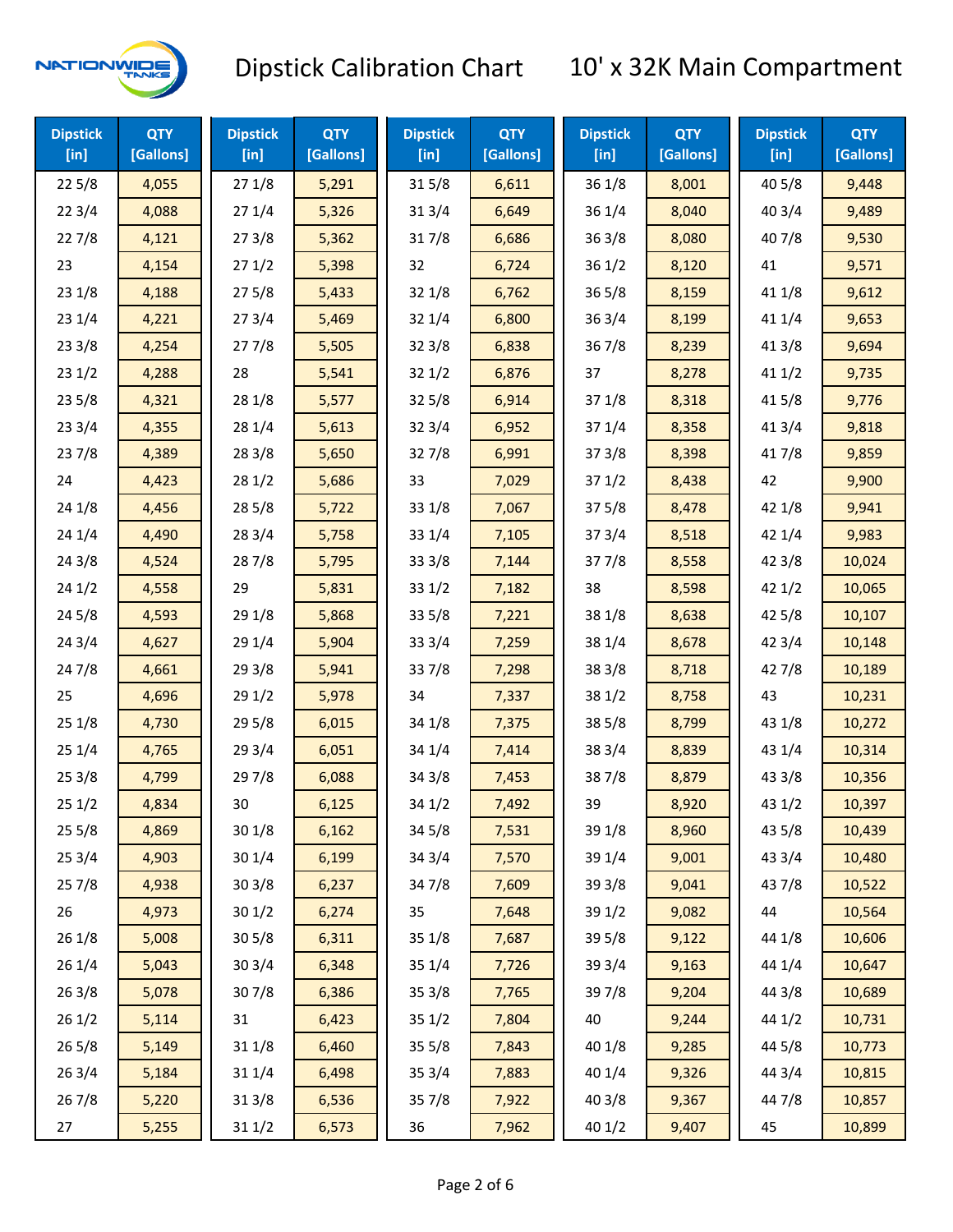

| <b>Dipstick</b><br>$[$ in] | <b>QTY</b><br>[Gallons] | <b>Dipstick</b><br>$[$ in] | <b>QTY</b><br>[Gallons] | <b>Dipstick</b><br>$[$ in] | <b>QTY</b><br>[Gallons] | <b>Dipstick</b><br>$[$ in] | <b>QTY</b><br>[Gallons] | <b>Dipstick</b><br>$[$ in] | <b>QTY</b><br>[Gallons] |
|----------------------------|-------------------------|----------------------------|-------------------------|----------------------------|-------------------------|----------------------------|-------------------------|----------------------------|-------------------------|
| 45 1/8                     | 10,941                  | 49 5/8                     | 12,467                  | 54 1/8                     | 14,017                  | 58 5/8                     | 15,580                  | 63 1/8                     | 17,146                  |
| 45 1/4                     | 10,983                  | 49 3/4                     | 12,510                  | 54 1/4                     | 14,060                  | 58 3/4                     | 15,624                  | 63 1/4                     | 17,190                  |
| 45 3/8                     | 11,025                  | 49 7/8                     | 12,553                  | 54 3/8                     | 14,104                  | 587/8                      | 15,667                  | 63 3/8                     | 17,233                  |
| 45 1/2                     | 11,067                  | 50                         | 12,595                  | 54 1/2                     | 14,147                  | 59                         | 15,711                  | 63 1/2                     | 17,277                  |
| 45 5/8                     | 11,109                  | 50 1/8                     | 12,638                  | 54 5/8                     | 14,190                  | 59 1/8                     | 15,754                  | 63 5/8                     | 17,320                  |
| 45 3/4                     | 11,151                  | 501/4                      | 12,681                  | 54 3/4                     | 14,234                  | 59 1/4                     | 15,798                  | 63 3/4                     | 17,364                  |
| 45 7/8                     | 11,193                  | 503/8                      | 12,724                  | 547/8                      | 14,277                  | 59 3/8                     | 15,841                  | 637/8                      | 17,407                  |
| 46                         | 11,235                  | 501/2                      | 12,767                  | 55                         | 14,320                  | 59 1/2                     | 15,885                  | 64                         | 17,450                  |
| 46 1/8                     | 11,277                  | 505/8                      | 12,810                  | 55 1/8                     | 14,364                  | 59 5/8                     | 15,928                  | 64 1/8                     | 17,494                  |
| 46 1/4                     | 11,319                  | 50 3/4                     | 12,853                  | 55 1/4                     | 14,407                  | 59 3/4                     | 15,972                  | 64 1/4                     | 17,537                  |
| 463/8                      | 11,362                  | 507/8                      | 12,896                  | 55 3/8                     | 14,450                  | 597/8                      | 16,015                  | 64 3/8                     | 17,581                  |
| 46 1/2                     | 11,404                  | 51                         | 12,939                  | 551/2                      | 14,494                  | 60                         | 16,059                  | 64 1/2                     | 17,624                  |
| 46 5/8                     | 11,446                  | 51 1/8                     | 12,982                  | 55 5/8                     | 14,537                  | 60 1/8                     | 16,102                  | 64 5/8                     | 17,667                  |
| 46 3/4                     | 11,488                  | 51 1/4                     | 13,025                  | 55 3/4                     | 14,580                  | 60 1/4                     | 16,146                  | 64 3/4                     | 17,711                  |
| 46 7/8                     | 11,531                  | 513/8                      | 13,068                  | 55 7/8                     | 14,624                  | 603/8                      | 16,189                  | 647/8                      | 17,754                  |
| 47                         | 11,573                  | 511/2                      | 13,111                  | 56                         | 14,667                  | 601/2                      | 16,233                  | 65                         | 17,797                  |
| 47 1/8                     | 11,615                  | 515/8                      | 13,154                  | 56 1/8                     | 14,711                  | 60 5/8                     | 16,276                  | 65 1/8                     | 17,841                  |
| 47 1/4                     | 11,658                  | 51 3/4                     | 13,197                  | 56 1/4                     | 14,754                  | 60 3/4                     | 16,320                  | 65 1/4                     | 17,884                  |
| 47 3/8                     | 11,700                  | 517/8                      | 13,240                  | 56 3/8                     | 14,798                  | 607/8                      | 16,363                  | 65 3/8                     | 17,927                  |
| 47 1/2                     | 11,743                  | 52                         | 13,283                  | 56 1/2                     | 14,841                  | 61                         | 16,407                  | 65 1/2                     | 17,971                  |
| 475/8                      | 11,785                  | 521/8                      | 13,326                  | 56 5/8                     | 14,884                  | 61 1/8                     | 16,451                  | 65 5/8                     | 18,014                  |
| 47 3/4                     | 11,828                  | 52 1/4                     | 13,369                  | 56 3/4                     | 14,928                  | 61 1/4                     | 16,494                  | 65 3/4                     | 18,057                  |
| 477/8                      | 11,870                  | 52 3/8                     | 13,412                  | 567/8                      | 14,971                  | 61 3/8                     | 16,538                  | 65 7/8                     | 18,101                  |
| 48                         | 11,913                  | 521/2                      | 13,455                  | 57                         | 15,015                  | 611/2                      | 16,581                  | 66                         | 18,144                  |
| 48 1/8                     | 11,955                  | 52 5/8                     | 13,498                  | 57 1/8                     | 15,058                  | 615/8                      | 16,625                  | 66 1/8                     | 18,187                  |
| 48 1/4                     | 11,998                  | 52 3/4                     | 13,542                  | 57 1/4                     | 15,102                  | 613/4                      | 16,668                  | 66 1/4                     | 18,230                  |
| 48 3/8                     | 12,040                  | 527/8                      | 13,585                  | 57 3/8                     | 15,145                  | 617/8                      | 16,712                  | 66 3/8                     | 18,274                  |
| 48 1/2                     | 12,083                  | 53                         | 13,628                  | 57 1/2                     | 15,189                  | 62                         | 16,755                  | 66 1/2                     | 18,317                  |
| 48 5/8                     | 12,125                  | 53 1/8                     | 13,671                  | 57 5/8                     | 15,232                  | 62 1/8                     | 16,799                  | 66 5/8                     | 18,360                  |
| 48 3/4                     | 12,168                  | 53 1/4                     | 13,714                  | 573/4                      | 15,276                  | 62 1/4                     | 16,842                  | 66 3/4                     | 18,403                  |
| 487/8                      | 12,211                  | 53 3/8                     | 13,758                  | 577/8                      | 15,319                  | 62 3/8                     | 16,886                  | 667/8                      | 18,447                  |
| 49                         | 12,253                  | 53 1/2                     | 13,801                  | 58                         | 15,363                  | 62 1/2                     | 16,929                  | 67                         | 18,490                  |
| 49 1/8                     | 12,296                  | 53 5/8                     | 13,844                  | 58 1/8                     | 15,406                  | 62 5/8                     | 16,972                  | 671/8                      | 18,533                  |
| 49 1/4                     | 12,339                  | 53 3/4                     | 13,887                  | 58 1/4                     | 15,450                  | 62 3/4                     | 17,016                  | 67 1/4                     | 18,576                  |
| 49 3/8                     | 12,382                  | 537/8                      | 13,930                  | 58 3/8                     | 15,493                  | 627/8                      | 17,059                  | 673/8                      | 18,619                  |
| 49 1/2                     | 12,424                  | 54                         | 13,974                  | 58 1/2                     | 15,537                  | 63                         | 17,103                  | 67 1/2                     | 18,662                  |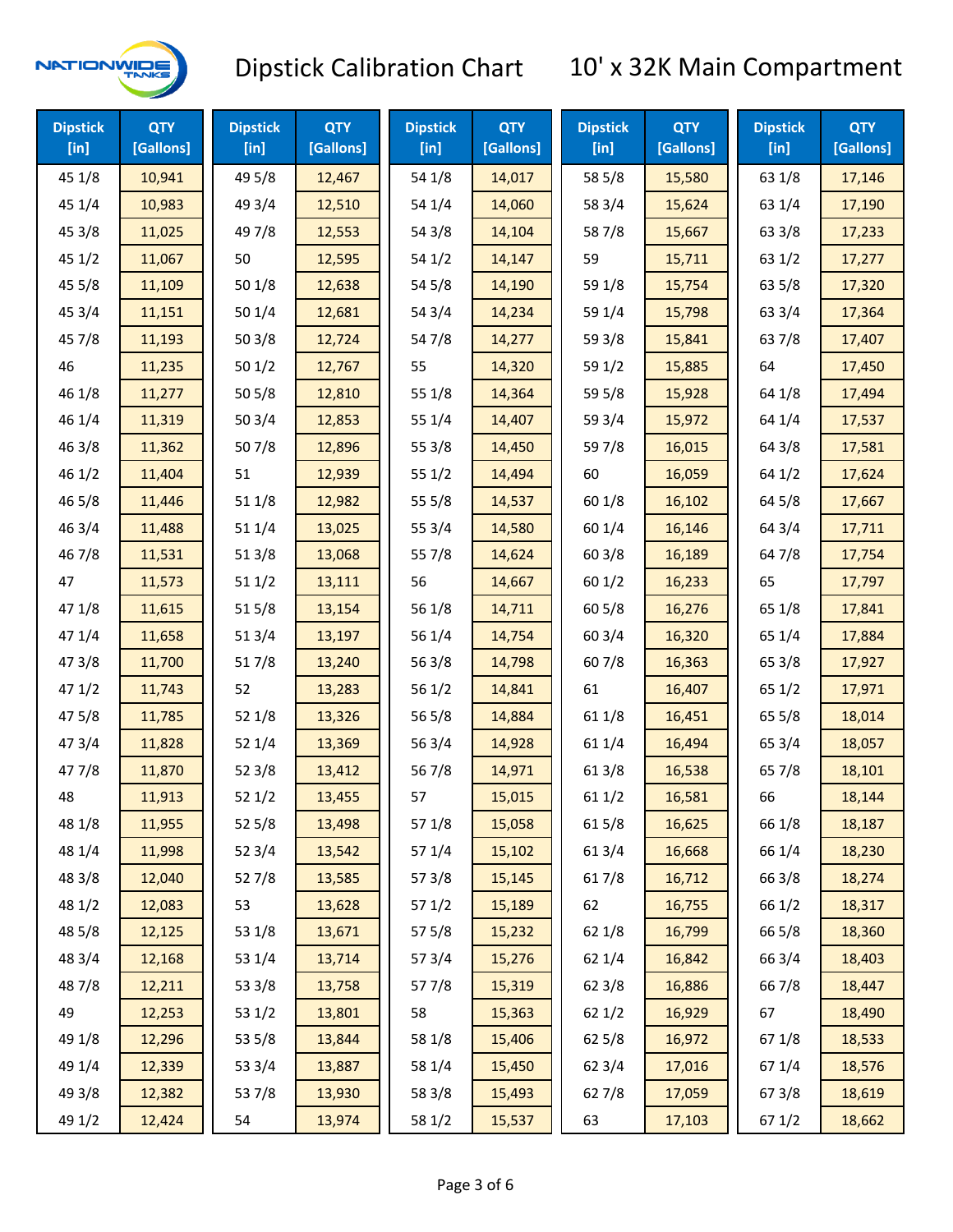

| <b>Dipstick</b><br>$[$ in] | <b>QTY</b><br>[Gallons] | <b>Dipstick</b><br>$[$ in] | <b>QTY</b><br>[Gallons] | <b>Dipstick</b><br>$[$ in] | <b>QTY</b><br>[Gallons] | <b>Dipstick</b><br>$[$ in] | <b>QTY</b><br>[Gallons] | <b>Dipstick</b><br>$[$ in] | <b>QTY</b><br>[Gallons] |
|----------------------------|-------------------------|----------------------------|-------------------------|----------------------------|-------------------------|----------------------------|-------------------------|----------------------------|-------------------------|
| 67 5/8                     | 18,706                  | 72 1/8                     | 20,248                  | 765/8                      | 21,762                  | 81 1/8                     | 23,238                  | 85 5/8                     | 24,665                  |
| 673/4                      | 18,749                  | 72 1/4                     | 20,290                  | 763/4                      | 21,804                  | 81 1/4                     | 23,279                  | 85 3/4                     | 24,704                  |
| 677/8                      | 18,792                  | 72 3/8                     | 20,333                  | 767/8                      | 21,845                  | 81 3/8                     | 23,319                  | 85 7/8                     | 24,742                  |
| 68                         | 18,835                  | 721/2                      | 20,375                  | 77                         | 21,887                  | 81 1/2                     | 23,359                  | 86                         | 24,781                  |
| 68 1/8                     | 18,878                  | 725/8                      | 20,417                  | 77 1/8                     | 21,928                  | 815/8                      | 23,399                  | 86 1/8                     | 24,820                  |
| 68 1/4                     | 18,921                  | 72 3/4                     | 20,460                  | 77 1/4                     | 21,970                  | 813/4                      | 23,440                  | 86 1/4                     | 24,858                  |
| 68 3/8                     | 18,964                  | 727/8                      | 20,502                  | 77 3/8                     | 22,011                  | 817/8                      | 23,480                  | 86 3/8                     | 24,897                  |
| 68 1/2                     | 19,007                  | 73                         | 20,545                  | 771/2                      | 22,052                  | 82                         | 23,520                  | 86 1/2                     | 24,935                  |
| 68 5/8                     | 19,050                  | 73 1/8                     | 20,587                  | 775/8                      | 22,094                  | 82 1/8                     | 23,560                  | 86 5/8                     | 24,974                  |
| 68 3/4                     | 19,093                  | 73 1/4                     | 20,629                  | 773/4                      | 22,135                  | 82 1/4                     | 23,600                  | 86 3/4                     | 25,012                  |
| 687/8                      | 19,136                  | 73 3/8                     | 20,672                  | 777/8                      | 22,176                  | 82 3/8                     | 23,640                  | 867/8                      | 25,051                  |
| 69                         | 19,179                  | 73 1/2                     | 20,714                  | 78                         | 22,218                  | 821/2                      | 23,680                  | 87                         | 25,089                  |
| 69 1/8                     | 19,222                  | 73 5/8                     | 20,756                  | 78 1/8                     | 22,259                  | 82 5/8                     | 23,720                  | 871/8                      | 25,127                  |
| 69 1/4                     | 19,265                  | 73 3/4                     | 20,798                  | 78 1/4                     | 22,300                  | 82 3/4                     | 23,760                  | 871/4                      | 25,165                  |
| 69 3/8                     | 19,308                  | 737/8                      | 20,840                  | 78 3/8                     | 22,341                  | 827/8                      | 23,800                  | 87 3/8                     | 25,204                  |
| 69 1/2                     | 19,351                  | 74                         | 20,883                  | 78 1/2                     | 22,382                  | 83                         | 23,839                  | 871/2                      | 25,242                  |
| 69 5/8                     | 19,394                  | 74 1/8                     | 20,925                  | 78 5/8                     | 22,424                  | 83 1/8                     | 23,879                  | 875/8                      | 25,280                  |
| 69 3/4                     | 19,437                  | 74 1/4                     | 20,967                  | 78 3/4                     | 22,465                  | 83 1/4                     | 23,919                  | 87 3/4                     | 25,318                  |
| 697/8                      | 19,479                  | 74 3/8                     | 21,009                  | 787/8                      | 22,506                  | 83 3/8                     | 23,958                  | 877/8                      | 25,356                  |
| 70                         | 19,522                  | 74 1/2                     | 21,051                  | 79                         | 22,547                  | 83 1/2                     | 23,998                  | 88                         | 25,393                  |
| 70 1/8                     | 19,565                  | 74 5/8                     | 21,093                  | 79 1/8                     | 22,588                  | 83 5/8                     | 24,038                  | 88 1/8                     | 25,431                  |
| 70 1/4                     | 19,608                  | 74 3/4                     | 21,135                  | 79 1/4                     | 22,629                  | 83 3/4                     | 24,077                  | 88 1/4                     | 25,469                  |
| 70 3/8                     | 19,651                  | 747/8                      | 21,177                  | 79 3/8                     | 22,669                  | 837/8                      | 24,117                  | 88 3/8                     | 25,507                  |
| 70 1/2                     | 19,693                  | 75                         | 21,219                  | 79 1/2                     | 22,710                  | 84                         | 24,156                  | 88 1/2                     | 25,545                  |
| 70 5/8                     | 19,736                  | 75 1/8                     | 21,261                  | 79 5/8                     | 22,751                  | 84 1/8                     | 24,196                  | 88 5/8                     | 25,582                  |
| 70 3/4                     | 19,779                  | 75 1/4                     | 21,303                  | 79 3/4                     | 22,792                  | 84 1/4                     | 24,235                  | 88 3/4                     | 25,620                  |
| 70 7/8                     | 19,822                  | 75 3/8                     | 21,345                  | 79 7/8                     | 22,833                  | 84 3/8                     | 24,274                  | 887/8                      | 25,657                  |
| 71                         | 19,864                  | 75 1/2                     | 21,387                  | 80                         | 22,873                  | 84 1/2                     | 24,313                  | 89                         | 25,695                  |
| 71 1/8                     | 19,907                  | 75 5/8                     | 21,428                  | 80 1/8                     | 22,914                  | 84 5/8                     | 24,353                  | 89 1/8                     | 25,732                  |
| 71 1/4                     | 19,950                  | 75 3/4                     | 21,470                  | 80 1/4                     | 22,955                  | 84 3/4                     | 24,392                  | 89 1/4                     | 25,769                  |
| 713/8                      | 19,992                  | 75 7/8                     | 21,512                  | 80 3/8                     | 22,995                  | 847/8                      | 24,431                  | 89 3/8                     | 25,807                  |
| 71 1/2                     | 20,035                  | 76                         | 21,554                  | 80 1/2                     | 23,036                  | 85                         | 24,470                  | 89 1/2                     | 25,844                  |
| 715/8                      | 20,077                  | 76 1/8                     | 21,596                  | 80 5/8                     | 23,077                  | 85 1/8                     | 24,509                  | 89 5/8                     | 25,881                  |
| 713/4                      | 20,120                  | 76 1/4                     | 21,637                  | 80 3/4                     | 23,117                  | 85 1/4                     | 24,548                  | 89 3/4                     | 25,918                  |
| 717/8                      | 20,163                  | 763/8                      | 21,679                  | 807/8                      | 23,157                  | 85 3/8                     | 24,587                  | 897/8                      | 25,955                  |
| 72                         | 20,205                  | 76 1/2                     | 21,721                  | 81                         | 23,198                  | 85 1/2                     | 24,626                  | 90                         | 25,992                  |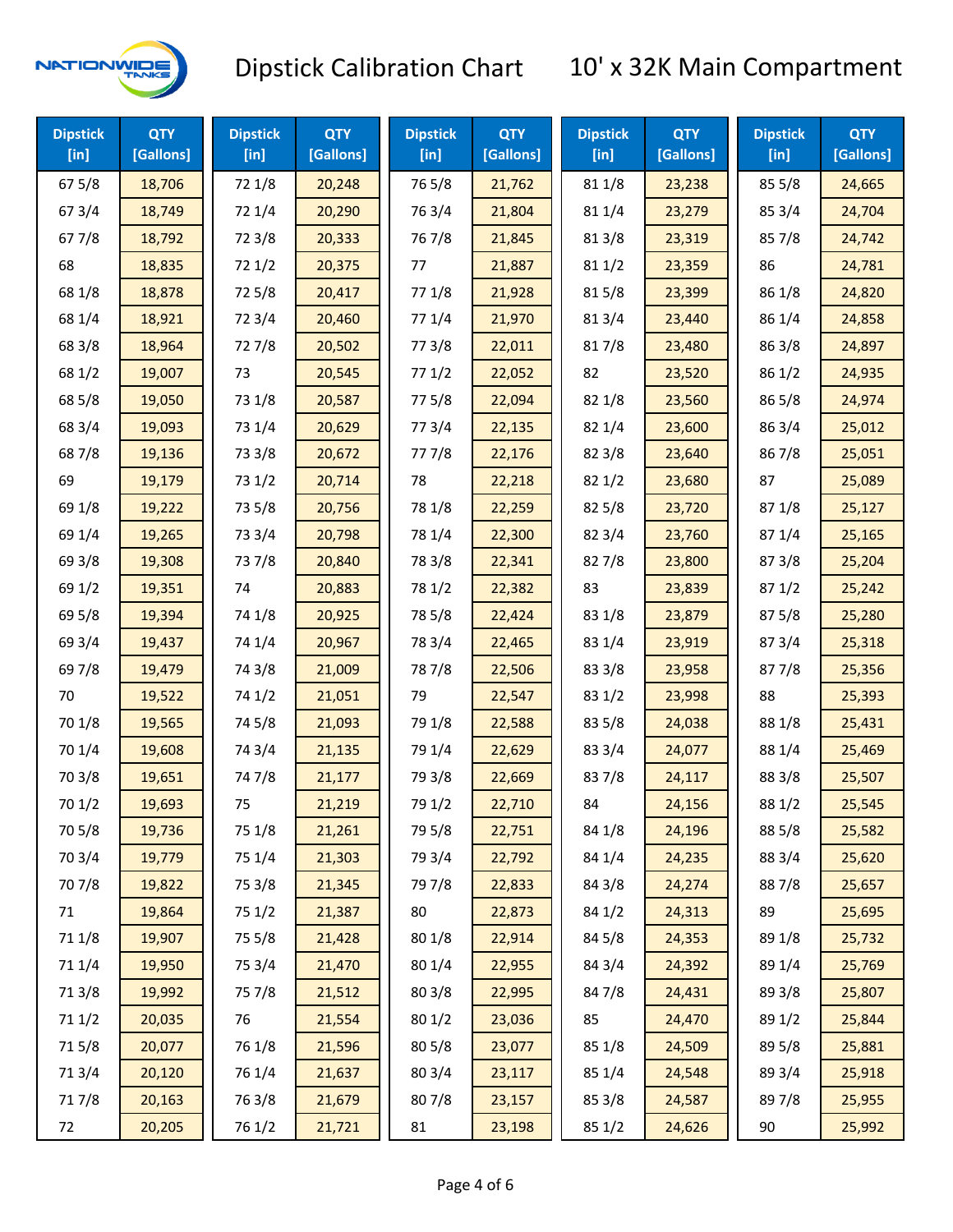

| <b>Dipstick</b><br>[in] | <b>QTY</b><br>[Gallons] | <b>Dipstick</b><br>[in] | <b>QTY</b><br>[Gallons] | <b>Dipstick</b><br>[in] | <b>QTY</b><br>[Gallons] | <b>Dipstick</b><br>[in] | <b>QTY</b><br>[Gallons] | <b>Dipstick</b><br>[in] | <b>QTY</b><br>[Gallons] |
|-------------------------|-------------------------|-------------------------|-------------------------|-------------------------|-------------------------|-------------------------|-------------------------|-------------------------|-------------------------|
| 90 1/8                  | 26,029                  | 94 5/8                  | 27,319                  | 99 1/8                  | 28,517                  | 103 5/8                 | 29,607                  | 108 1/8                 | 30,565                  |
| 90 1/4                  | 26,066                  | 94 3/4                  | 27,353                  | 99 1/4                  | 28,549                  | 103 3/4                 | 29,635                  | 108 1/4                 | 30,589                  |
| 903/8                   | 26,103                  | 947/8                   | 27,388                  | 99 3/8                  | 28,581                  | 103 7/8                 | 29,664                  | 108 3/8                 | 30,614                  |
| 901/2                   | 26,140                  | 95                      | 27,422                  | 99 1/2                  | 28,612                  | 104                     | 29,692                  | 108 1/2                 | 30,638                  |
| 905/8                   | 26,177                  | 95 1/8                  | 27,456                  | 99 5/8                  | 28,644                  | 104 1/8                 | 29,720                  | 108 5/8                 | 30,662                  |
| 903/4                   | 26,213                  | 95 1/4                  | 27,491                  | 99 3/4                  | 28,675                  | 104 1/4                 | 29,748                  | 108 3/4                 | 30,686                  |
| 907/8                   | 26,250                  | 95 3/8                  | 27,525                  | 997/8                   | 28,707                  | 104 3/8                 | 29,776                  | 108 7/8                 | 30,710                  |
| 91                      | 26,286                  | 95 1/2                  | 27,559                  | 100                     | 28,738                  | 1041/2                  | 29,804                  | 109                     | 30,733                  |
| 91 1/8                  | 26,323                  | 95 5/8                  | 27,593                  | 100 1/8                 | 28,769                  | 104 5/8                 | 29,832                  | 109 1/8                 | 30,757                  |
| 91 1/4                  | 26,359                  | 95 3/4                  | 27,627                  | 100 1/4                 | 28,801                  | 104 3/4                 | 29,860                  | 109 1/4                 | 30,780                  |
| 91 3/8                  | 26,396                  | 957/8                   | 27,661                  | 100 3/8                 | 28,832                  | 104 7/8                 | 29,887                  | 109 3/8                 | 30,804                  |
| 91 1/2                  | 26,432                  | 96                      | 27,695                  | 1001/2                  | 28,863                  | 105                     | 29,915                  | 109 1/2                 | 30,827                  |
| 915/8                   | 26,468                  | 96 1/8                  | 27,729                  | 100 5/8                 | 28,893                  | 105 1/8                 | 29,942                  | 109 5/8                 | 30,850                  |
| 913/4                   | 26,504                  | 96 1/4                  | 27,763                  | 100 3/4                 | 28,924                  | 105 1/4                 | 29,969                  | 109 3/4                 | 30,873                  |
| 917/8                   | 26,540                  | 963/8                   | 27,796                  | 100 7/8                 | 28,955                  | 105 3/8                 | 29,997                  | 109 7/8                 | 30,896                  |
| 92                      | 26,576                  | 96 1/2                  | 27,830                  | 101                     | 28,986                  | 105 1/2                 | 30,024                  | 110                     | 30,918                  |
| 92 1/8                  | 26,612                  | 96 5/8                  | 27,863                  | 101 1/8                 | 29,016                  | 105 5/8                 | 30,051                  | 110 1/8                 | 30,941                  |
| 92 1/4                  | 26,648                  | 96 3/4                  | 27,897                  | 101 1/4                 | 29,046                  | 105 3/4                 | 30,077                  | 110 1/4                 | 30,963                  |
| 92 3/8                  | 26,684                  | 967/8                   | 27,930                  | 101 3/8                 | 29,077                  | 105 7/8                 | 30,104                  | 110 3/8                 | 30,985                  |
| 921/2                   | 26,720                  | 97                      | 27,963                  | 1011/2                  | 29,107                  | 106                     | 30,131                  | 110 1/2                 | 31,007                  |
| 925/8                   | 26,756                  | 97 1/8                  | 27,997                  | 101 5/8                 | 29,137                  | 106 1/8                 | 30,157                  | 110 5/8                 | 31,029                  |
| 92 3/4                  | 26,791                  | 97 1/4                  | 28,030                  | 101 3/4                 | 29,167                  | 106 1/4                 | 30,183                  | 110 3/4                 | 31,051                  |
| 927/8                   | 26,827                  | 973/8                   | 28,063                  | 101 7/8                 | 29,197                  | 106 3/8                 | 30,210                  | 110 7/8                 | 31,073                  |
| 93                      | 26,863                  | 971/2                   | 28,096                  | 102                     | 29,227                  | 106 1/2                 | 30,236                  | 111                     | 31,094                  |
| 93 1/8                  | 26,898                  | 97 5/8                  | 28,129                  | 102 1/8                 | 29,257                  | 106 5/8                 | 30,262                  | 111 1/8                 | 31,115                  |
| 93 1/4                  | 26,933                  | 973/4                   | 28,161                  | 102 1/4                 | 29,287                  | 106 3/4                 | 30,288                  | 111 1/4                 | 31,136                  |
| 93 3/8                  | 26,969                  | 977/8                   | 28,194                  | 102 3/8                 | 29,316                  | 106 7/8                 | 30,314                  | 111 3/8                 | 31,158                  |
| 93 1/2                  | 27,004                  | 98                      | 28,227                  | 1021/2                  | 29,346                  | 107                     | 30,339                  | 111 1/2                 | 31,178                  |
| 93 5/8                  | 27,039                  | 98 1/8                  | 28,259                  | 102 5/8                 | 29,375                  | 107 1/8                 | 30,365                  | 1115/8                  | 31,199                  |
| 93 3/4                  | 27,074                  | 98 1/4                  | 28,292                  | 102 3/4                 | 29,404                  | 107 1/4                 | 30,390                  | 111 3/4                 | 31,220                  |
| 937/8                   | 27,110                  | 98 3/8                  | 28,324                  | 102 7/8                 | 29,434                  | 1073/8                  | 30,416                  | 111 7/8                 | 31,240                  |
| 94                      | 27,145                  | 98 1/2                  | 28,357                  | 103                     | 29,463                  | 1071/2                  | 30,441                  | 112                     | 31,260                  |
| 94 1/8                  | 27,179                  | 98 5/8                  | 28,389                  | 103 1/8                 | 29,492                  | 1075/8                  | 30,466                  | 112 1/8                 | 31,280                  |
| 94 1/4                  | 27,214                  | 98 3/4                  | 28,421                  | 103 1/4                 | 29,521                  | 107 3/4                 | 30,491                  | 112 1/4                 | 31,300                  |
| 94 3/8                  | 27,249                  | 987/8                   | 28,453                  | 103 3/8                 | 29,550                  | 1077/8                  | 30,516                  | 112 3/8                 | 31,320                  |
| 94 1/2                  | 27,284                  | 99                      | 28,485                  | 103 1/2                 | 29,578                  | 108                     | 30,540                  | 112 1/2                 | 31,340                  |